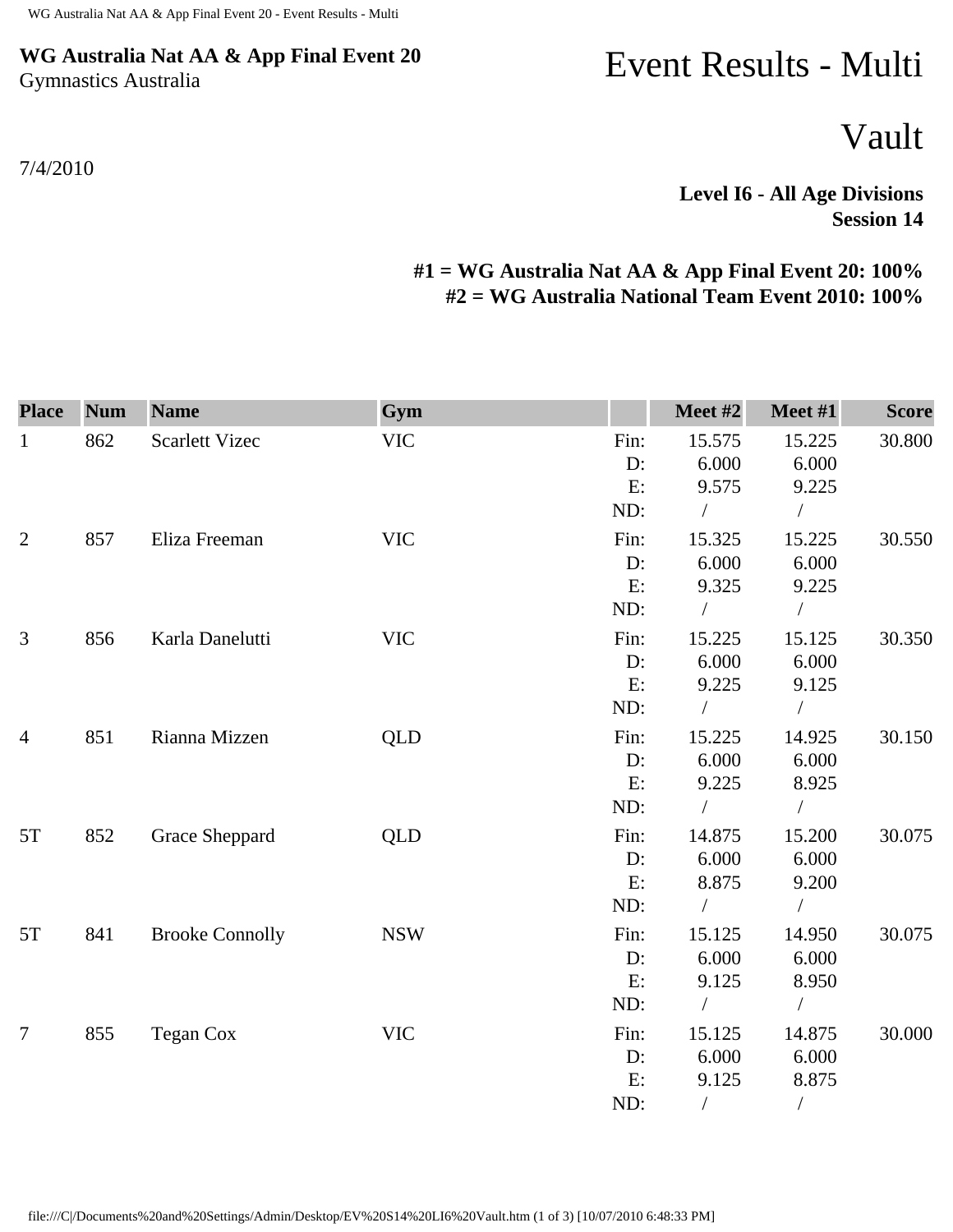WG Australia Nat AA & App Final Event 20 - Event Results - Multi

| $8\phantom{1}$ | 846 | Erin Modaro            | <b>NSW</b> | Fin:<br>D:<br>E:               | 15.100<br>6.000<br>9.100               | 14.825<br>6.000<br>8.825                                 | 29.925 |
|----------------|-----|------------------------|------------|--------------------------------|----------------------------------------|----------------------------------------------------------|--------|
| 9              | 859 | Dania Juricskay        | <b>VIC</b> | ND:<br>Fin:<br>D:<br>E:<br>ND: | $\sqrt{2}$<br>15.075<br>6.000<br>9.075 | $\sqrt{2}$<br>14.750<br>6.000<br>8.750<br>$\overline{1}$ | 29.825 |
| 10             | 854 | Georgia Ruehlemann     | <b>SA</b>  | Fin:<br>D:<br>E:<br>ND:        | 14.725<br>6.000<br>8.725               | 14.975<br>6.000<br>8.975<br>$\sqrt{2}$                   | 29.700 |
| 11             | 867 | Abigail D'Sylva        | <b>WA</b>  | Fin:<br>D:<br>E:<br>ND:        | 14.975<br>6.000<br>8.975<br>$\sqrt{2}$ | 14.700<br>6.000<br>8.700<br>$\sqrt{2}$                   | 29.675 |
| 12             | 861 | Lidia Mclean           | <b>VIC</b> | Fin:<br>D:<br>E:<br>ND:        | 14.875<br>6.000<br>8.875               | 14.700<br>6.000<br>8.700<br>$\sqrt{2}$                   | 29.575 |
| 13             | 869 | Darcy Norman           | <b>WA</b>  | Fin:<br>D:<br>E:<br>ND:        | 14.925<br>6.000<br>8.925               | 14.600<br>6.000<br>8.600<br>$\sqrt{2}$                   | 29.525 |
| 14             | 865 | <b>Brooke Callcott</b> | <b>WA</b>  | Fin:<br>D:<br>E:<br>ND:        | 14.625<br>6.000<br>8.625               | 14.825<br>6.000<br>8.825                                 | 29.450 |
| 15T            | 849 | Johanna Volos          | <b>NSW</b> | Fin:<br>D:<br>E:<br>ND:        | 14.700<br>6.000<br>8.700<br>$\sqrt{2}$ | 14.725<br>6.000<br>8.725<br>$\sqrt{2}$                   | 29.425 |
| 15T            | 844 | <b>Holly Lambert</b>   | <b>NSW</b> | Fin:<br>D:<br>E:<br>ND:        | 14.575<br>6.000<br>8.575<br>$\sqrt{2}$ | 14.850<br>6.000<br>8.850<br>$\sqrt{2}$                   | 29.425 |
| 17             | 848 | Kristen Venianakis     | <b>NSW</b> | Fin:<br>D:<br>E:<br>ND:        | 14.650<br>6.000<br>8.650               | 14.725<br>6.000<br>8.725<br>$\sqrt{2}$                   | 29.375 |
| 18             | 843 | Abby Katen             | <b>NSW</b> | Fin:<br>D:<br>E:<br>ND:        | 14.650<br>6.000<br>8.650<br>$\sqrt{2}$ | 14.700<br>6.000<br>8.700<br>$\sqrt{2}$                   | 29.350 |